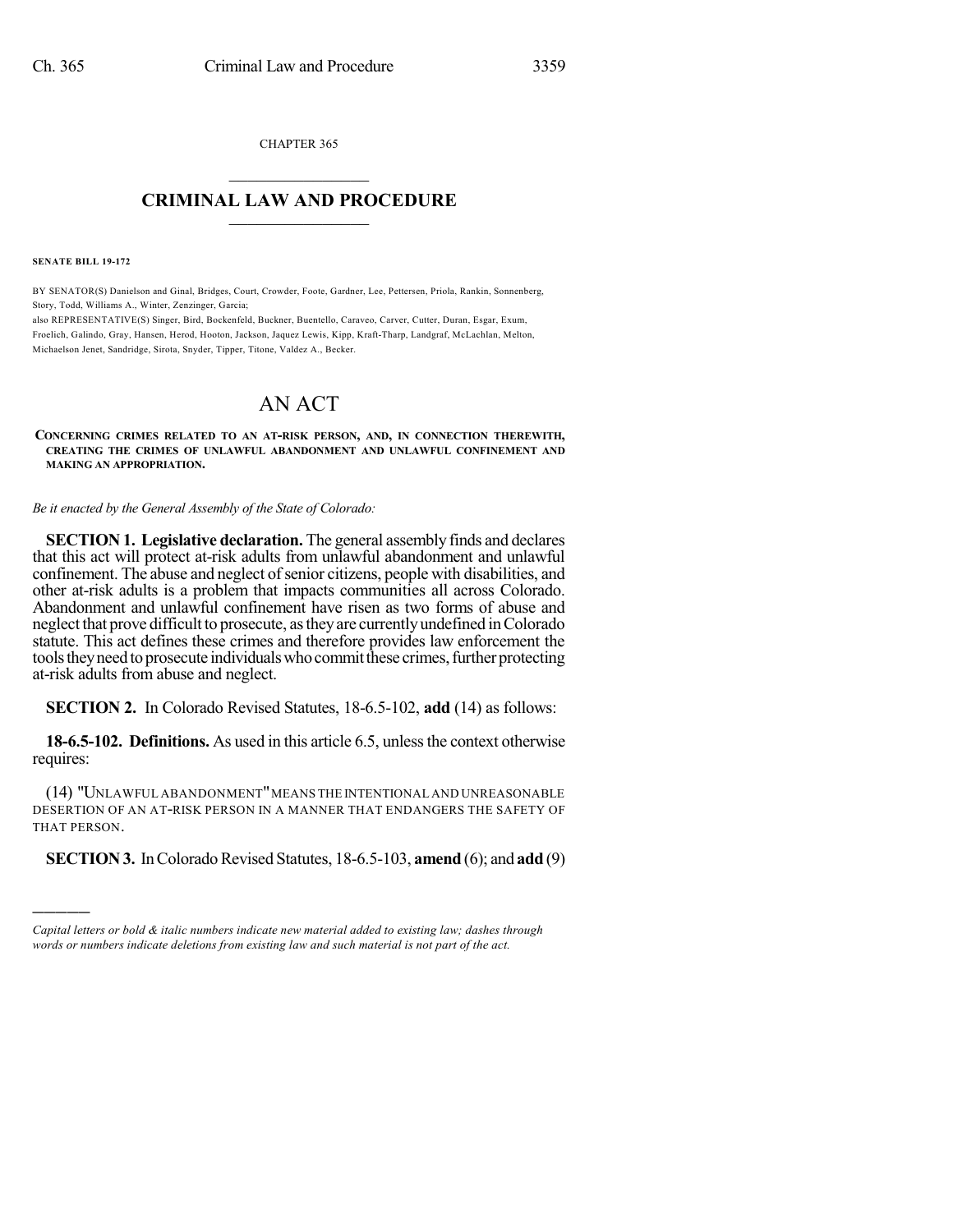as follows:

**18-6.5-103. Crimes against at-risk persons - classifications.** (6) (a) Any person who knowingly commits caretaker neglect against an at-risk person or knowingly acts in a manner likely to be injurious to the physical or mental welfare of an at-risk person commits a class 1 misdemeanor.

(b) A PERSON WHO UNLAWFULLY ABANDONS AN AT-RISK PERSON COMMITS A CLASS 1 MISDEMEANOR.

(9) (a) A PERSON COMMITS FALSE IMPRISONMENT OF AN AT-RISK PERSON IF WITHOUT PROPER LEGAL AUTHORITY:

(I) (A) THE PERSON KNOWINGLY CONFINES OR DETAINS AN AT-RISK PERSON IN A LOCKED OR BARRICADED ROOM OR OTHER SPACE; AND

(B) SUCH CONFINEMENT OR DETENTION WAS PART OF A CONTINUED PATTERN OF CRUEL PUNISHMENT OR UNREASONABLE ISOLATION OR CONFINEMENT OF THE AT-RISK PERSON; OR

(II) THE PERSON KNOWINGLY AND UNREASONABLY CONFINES OR DETAINS AN AT-RISK PERSON BY TYING, CAGING, CHAINING, OR OTHERWISE USING SIMILAR PHYSICAL RESTRAINTS TO RESTRICT THE AT-RISK PERSON'S FREEDOM OF MOVEMENT; OR

(III) THE PERSON KNOWINGLY AND UNREASONABLY CONFINES OR DETAINS AN AT-RISK PERSON BY MEANS OF FORCE, THREATS, OR INTIMIDATION DESIGNED TO RESTRICT THE AT-RISK PERSON'S FREEDOM OF MOVEMENT.

(b) IT IS AN AFFIRMATIVE DEFENSE FOR ANY PERSON WITH RESPONSIBILITY FOR THE CARE OR SUPERVISION OF AN AT-RISK PERSON WHOSE CONDUCT WOULD OTHERWISE CONSTITUTE AN OFFENSE PURSUANT TO SUBSECTION  $(9)(a)(II)$  OF THIS SECTION THAT THE CONDUCT WITH RESPECT TO THE AT-RISK PERSON IS REASONABLE AND APPROPRIATE UNDER THE CIRCUMSTANCES AND IS ALSO REASONABLY NECESSARY TO PROMOTE THE SAFETY AND WELFARE OF THE AT-RISK PERSON.

(c) (I) FALSE IMPRISONMENT OF AN AT-RISK PERSON PURSUANT TO SUBSECTION  $(9)(a)(I)$  OR  $(9)(a)(II)$  OF THIS SECTION IS A CLASS 6 FELONY.

(II) FALSE IMPRISONMENT OF AN AT-RISK PERSON PURSUANT TO SUBSECTION (9)(a)(III) OF THIS SECTION IS A CLASS 1 MISDEMEANOR.

**SECTION 4.** In Colorado Revised Statutes, **add** 17-18-127 as follows:

**17-18-127. Appropriation to comply with section 2-2-703 - S.B. 19-172 repeal.** (1) PURSUANT TO SECTION 2-2-703, THE FOLLOWING STATUTORY APPROPRIATIONS ARE MADE IN ORDER TO IMPLEMENT SENATE BILL 19-172, ENACTED IN 2019:

(a) FOR THE 2019-20 STATE FISCAL YEAR, ONE HUNDRED TEN THOUSAND SIX HUNDRED FIFTY-TWO DOLLARS IS APPROPRIATED FROM THE CAPITAL CONSTRUCTION